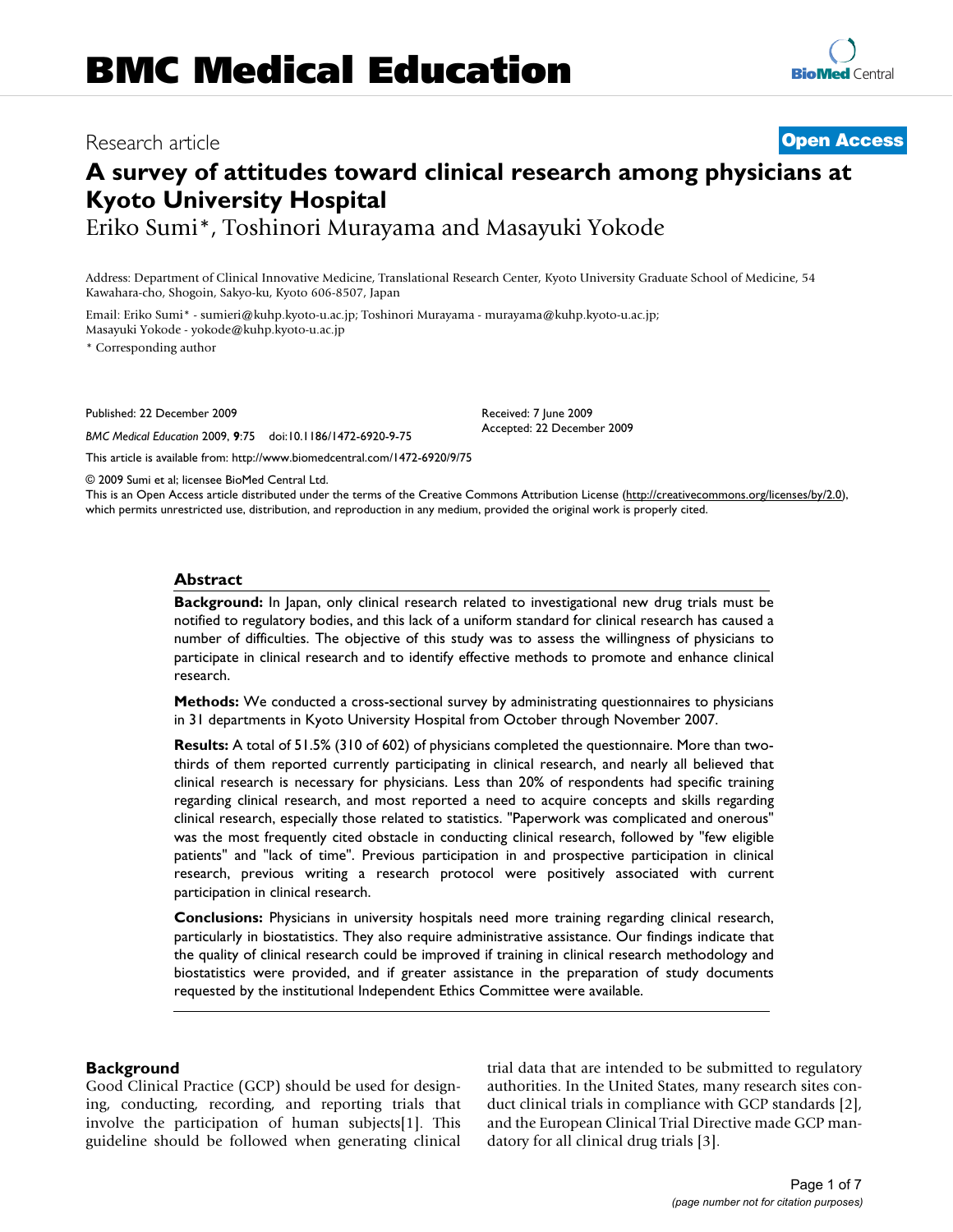In Japan, clinical trials of new drugs can be classified into two categories: investigational new drug (IND) application trials, and studies that do not seek marketing approval (non-notified trials). The former are strictly regulated by the Pharmaceutical Affairs Law[4] and by the Ministry of Health, Labour and Welfare (MHLW) Ordinance on GCP[5], which was adopted in Japan in 1997 and is based on the International Conference on Harmonization of Technical Requirements for Registration of Pharmaceuticals for Human Use (ICH) E6 Guidelines[1]. In striking contrast to other countries, Japanese researchers can conduct clinical trials without notifying or applying to the authorities, unless they require new drug approval (NDA). In fact, there is little legal regulation of non-notified trials in Japan. The only guidance provided by the MHLW is Ethical Guidelines for Clinical Studies [6], which was published in 2003 and has no legal implications. The main difficulty in conducting non-notified trials is that the policies of Japanese ethics committees vary by medical institution or hospital. Thus, a trial that is disallowed by one institution might be approved by another, perhaps without sufficient discussion of its ethical or scientific implications.

Before 2003, applications for IND trials were only submitted by the company responsible for manufacturing and marketing the drug. After revision of the Pharmaceutical Affairs Law, an investigator can now initiate and notify the relevant authorities of an IND trial, which involves strict observance of GCP. As of 2007, the number of investigator-initiated IND trials has been very small, and notified by certain university hospitals, including Kyoto University Hospital (KUH), and the Japan Medical Association. However, many non-notified trials, undertaken in observance of the Ethical Guidelines, have been conducted by KUH and other hospitals.

KUH is one of the seven largest university hospitals in Japan, and a total of 348 faculty, 176 senior residents, and 125 junior residents were employed there as of October 2007. Since 2007, it has been one of seven distinguished research sites chosen by the Ministry of Education, Culture, Sports, Science and Technology to participate in the Coordinating Support and Training Program for Translational Research, which seeks to promote quality in clinical research.

The objective of the present study was to investigate both the willingness of physicians to participate in clinical research and their attitudes toward such research. In addition, we aimed to identify methods of support and training that might assist physicians in conducting research. We aimed that our findings may foster future academic clinical research both at KUH and other university hospitals in Japan.

#### **Methods**

#### *Respondents and survey administration*

From October through November 2007 we conducted a cross-sectional survey of 31 departments in KUH. We initially contacted the directors of each of the 34 departments in KUH to explain the study and to ask for their participation in the study. Thirty-one departments consented to participate. The person in charge of each department distributed the study description and questionnaire by hand or by mail to the physicians belonging to the department, and later collected them. Residents, faculty, and doctoral students (physicians) with medical degree were invited to participate. It was not necessary to obtain ethical approval for this survey, as this survey was out of jurisdiction of Ethical Guidelines for Epidemiological Research[7], which shall be applied to studies on etiology of human disease and diagnostic or therapeutic procedures.

#### *Questionnaire*

An initial questionnaire was prepared to gain a better understanding of the current state of clinical research and to guide development of activities at the Translational Research Center, Kyoto University Graduate School of Medicine. To prepare the questionnaire, we modified and added questions to a questionnaire from a similar study conducted in Tokushima University Hospital [8].

The questionnaire inquired about demographic data- including age range and employment status--and attitudes regarding clinical research, clinical research training, and submission of articles on clinical research. Since ICH E6 guidelines for GCP, an international standard for research ethics, is based on and consistent with the principles of the Declaration of Helsinki, we queried the respondents' knowledge of the World Medical Association Declaration of Helsinki [9].

Using multiple-choice questions, respondents were asked about (1) the benefits of conducting clinical research and desired lecture topics on clinical research; (2) the difficulties of conducting research, among physicians who had participated in such research; and (3) the content of reviewers' comments, among physicians who had submitted a clinical research article. The questionnaire was anonymous, and included a separate form to state freely their name or additional opinions for those physicians who wished to collaborate on any further research project.

#### *Statistical Analysis*

Descriptive analysis was used to examine respondents' perception of the benefits and difficulties of clinical research. Answers to multiple-choice questions were summed and listed in order of frequency. The chi-square test was used to compare the age range and the proportion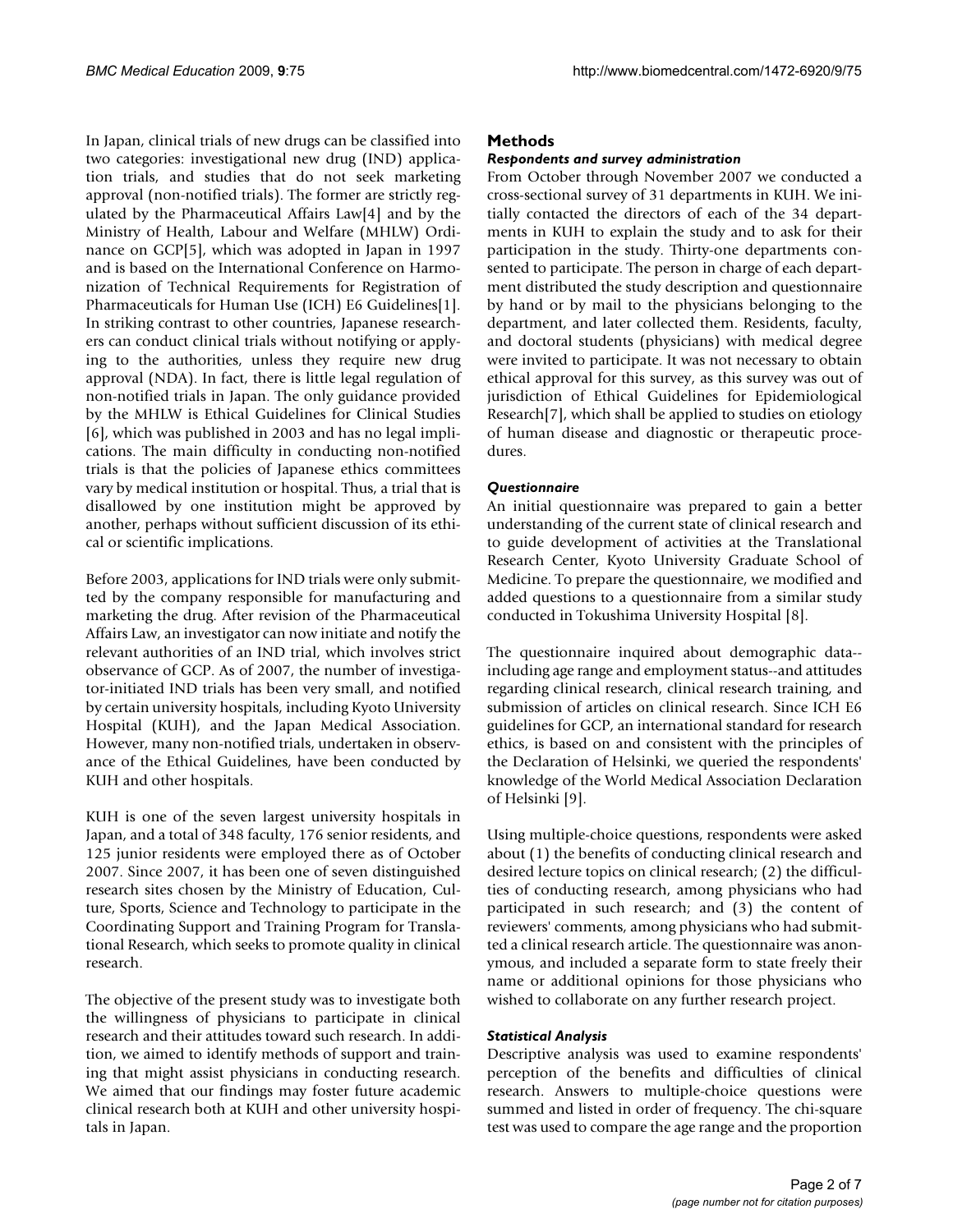of physicians employed by internal medicine departments (ie, internal medicine, pediatrics, psychiatry and radiology) among respondents with those among both nonrespondents and national physicians.

Bivariate analyses were performed to identify factors that might be associated with current participation in clinical research. We used chi-square tests for categorical variables and *t* test for continuous variables. The continuous variables in this dataset were age range (decade) and knowledge of Helsinki. Correlation analyses were performed to test for multicollinearity between 5 sets of factors we hypothesized might be highly correlated (age range and status, past participation in clinical research and past submission for publication of a manuscript on clinical research, past participation in clinical research and past writing of a research protocol, past participation in clinical research and prospective participation in clinical research, and past submission for publication of a manuscript on clinical research and past writing of a research protocol). Decisions to include factors in the multiple logistic regression analysis were based on the strength of correlated factors (*r* < 0.75) or a *P* value < .05 on bivariate analyses. We performed multiple logistic regression analysis to identify factors that were correlated with participation in clinical research.

A *P* value of less than 0.05 was considered to be statistically significant. Analysis was performed using STAT View (SAS Institute Inc, Cary, NC).

### **Results**

#### *Characteristics of respondents*

Among 602 physicians from the 31 departments who received the questionnaire, a total of 51.5% (310 of 602) completed the questionnaire. A total of 175 faculty and 58 residents responded; 173 faculty and 243 residents did not respond (*P* < 0.001). As to age range, 47.8% of nonrespondents were aged 20 to 29, 16.8% of nonrespondents were aged 30 to 39, and 24.2% of nonrespondents were 40 to 49. Table 1 provided age range of respondents. There were statistically significant difference between respondents and nonrespondents on age range (*P* < 0.001). The survey respondents were not representative of all physicians at KUH: Faculty was more likely to complete survey than were residents, possibly because many junior residents did not receive the questionnaire. As junior residents rotate through various specialties, some of the person in charge of each department hesitated to distribute the questionnaire to junior residents. A total of 96 faculty and residents employed in internal medicine departments responded to the questionnaire, and 137 faculty and residents in surgical or other departments responded to the questionnaire. There were 164 nonrespondents in internal medicine departments and 252 nonrespondents in surgical or other departments (*P* =

| Characteristic                                                                                                                       | Percent*                                    |                        |                      |
|--------------------------------------------------------------------------------------------------------------------------------------|---------------------------------------------|------------------------|----------------------|
|                                                                                                                                      |                                             |                        |                      |
|                                                                                                                                      | resident or doctoral student<br>$(n = 129)$ | faculty<br>$(n = 175)$ | total<br>$(n = 304)$ |
| Age range                                                                                                                            |                                             |                        |                      |
| $= 29$                                                                                                                               | 15.5                                        | 0.6                    | 6.9                  |
| 30-39                                                                                                                                | 82.2                                        | 31.4                   | 53.0                 |
| 40-49                                                                                                                                | 2.3                                         | 53.1                   | 31.6                 |
| $>= 50$                                                                                                                              | 0.0                                         | 14.9                   | 8.6                  |
| Internal medicine departments                                                                                                        | 50.4                                        | 36.0                   | 42.1                 |
| Current participation in clinical research                                                                                           | 48.8                                        | 82.3                   | 68.I                 |
| Past participation in clinical research                                                                                              | 53.5                                        | 89.1                   | 74.0                 |
| Prospective participation in clinical research                                                                                       | 61.2                                        | 89.7                   | 77.6                 |
| Previous training course in clinical research                                                                                        | 11.6                                        | 18.9                   | 15.8                 |
| Do you consider it is necessary for physicians to conduct clinical research?                                                         |                                             |                        |                      |
| yes                                                                                                                                  | 96.1                                        | 97.1                   | 96.7                 |
| Have you ever written research protocol?                                                                                             |                                             |                        |                      |
| yes                                                                                                                                  | 14.0                                        | 51.4                   | 35.5                 |
| Have you submitted for publication of a manuscript on clinical research?                                                             |                                             |                        |                      |
| yes                                                                                                                                  | 24.8                                        | 50.9                   | 39.8                 |
| Do you know "World Medical Association Declaration of Helsinki Ethical Principles for<br>Medical Research Involving Human Subjects"? |                                             |                        |                      |
| I know very well                                                                                                                     | 10.9                                        | 28.0                   | 20.7                 |
| I know to some degree                                                                                                                | 81.4                                        | 68.0                   | 73.7                 |
| I don't know                                                                                                                         | 5.4                                         | 2.9                    | 3.9                  |

**Table 1: Characteristics of the 304 respondents**

\* Percent values were expressed as ratio in respondents of each age range. Percentage may not total 100% due to missing or blank data.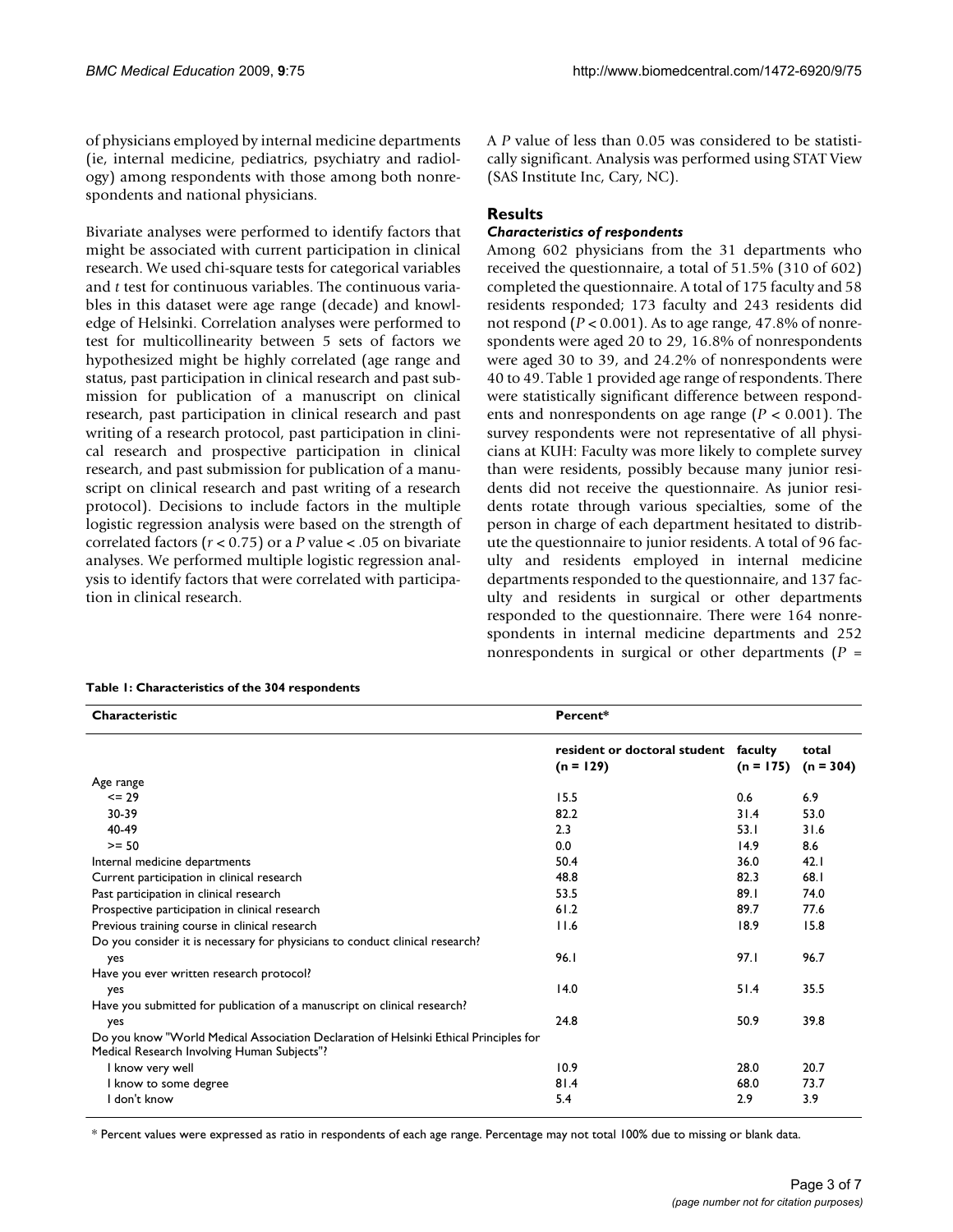0.657 vs respondents). In comparison, there were 77358 physicians in internal medicine departments and 90969 physicians in surgical or other departments in hospitals in Japan in December 2006 [10] (*P* = 0.146 vs respondents). Respondents did not differ from nonrespondents and national physicians in the proportion of physicians who belonged to internal medicine departments.

Table 1 lists the respondents' characteristics by status: resident or doctoral student vs faculty. Six respondents with other status or with blank data for status were deleted. Among respondents, 68% of physicians reported current participation in clinical research; 74% reported past participation in clinical research. More faculty than resident or doctoral student reported past participation in, current participation in and prospective participation in clinical research. Most physicians (97%) believed that it is necessary for physicians to conduct clinical research. More than half of faculty had written a research protocol and reported submitting for publication of a manuscript on clinical research, whereas 14% of counterpart had written a research protocol and 25% of counterpart reported submitting for publication of a manuscript on clinical research. However, only 16% had taken a training course in clinical research offered by either the Japan Clinical Oncology Group (9), Kyoto University Graduate School of Medicine (9), other domestic universities and scientific societies (9), or foreign institutions (2). Most physicians (94%) were aware of the World Medical Association Declaration of Helsinki; 4% were not.

#### *Attitudes*

Respondents were queried regarding the benefits of conducting clinical research. Obtaining a better understanding of disease was the most frequently cited benefit, and was mentioned by 255 physicians (47.3%). Enhanced standing in society or the hospital was the second most frequently cited benefit, and was mentioned by 150 physicians (27.8%), followed by obtaining research grants or awards. Eleven respondents (2.0%) felt that there was no benefit (Table 2).

#### **Table 2: Attitude towards clinical research**

| Question                                                                                                     | Percent*(%) |
|--------------------------------------------------------------------------------------------------------------|-------------|
| What benefits do you think are brought to physicians of conducting clinical research?                        |             |
| Physicians can obtain a better understanding of disease                                                      | 47.3        |
| Physicians will enhance standing in society or in hospital                                                   | 27.8        |
| Physicians will obtain research grants or awards                                                             | 12.8        |
| Physicians will obtain credits to be board certified doctor                                                  | 4.1         |
| There is no benefit to physicians                                                                            | 2.0         |
| Which lecture topics related to clinical research are interesting or useful?                                 |             |
| Statistical analysis                                                                                         | 25.3        |
| How to write a protocol                                                                                      | 20.7        |
| Paperwork and procedurest                                                                                    | 13.2        |
| Cost management for clinical research                                                                        | 12.7        |
| Informed consent form to patients                                                                            | 10.5        |
| Compensation                                                                                                 | 9.2         |
| Medical ethics                                                                                               | 8.0         |
| What were the criticisms of reviewers when you submitted for publication a manuscript on clinical research ? |             |
| Statistical analysis                                                                                         | 36.9        |
| Selection of patients                                                                                        | 21.0        |
| Aim or meaning of research                                                                                   | 19.1        |
| Definition of the technical terms                                                                            | 10.2        |
| Ethical problems                                                                                             | 5.7         |
| What difficulties did you meet of conducting clinical research?                                              |             |
| The paperwork was complicated and onerous                                                                    | 26.2        |
| Eligible patients were very few                                                                              | 18.9        |
| Lack time                                                                                                    | 17.6        |
| Too many examinations were scheduled                                                                         | 11.5        |
| There was no benefit to patients                                                                             | 8.6         |
| I could not continue clinical research because of transfer of physicians                                     | 6.3         |
| Patients missed appointments                                                                                 | 5.4         |
| Patients didn't consent to take placebo                                                                      | 3.6         |
| Doctor-patient relationships were damaged by offering clinical research                                      | 0.8         |

\* Percent values were expressed as ratio in total answers. Percentage may not total 100% due to missing or blank data.

<sup>†</sup>Paperwork and procedures mean production and management of study documents regarding submission to institutional review board and completion of case report form.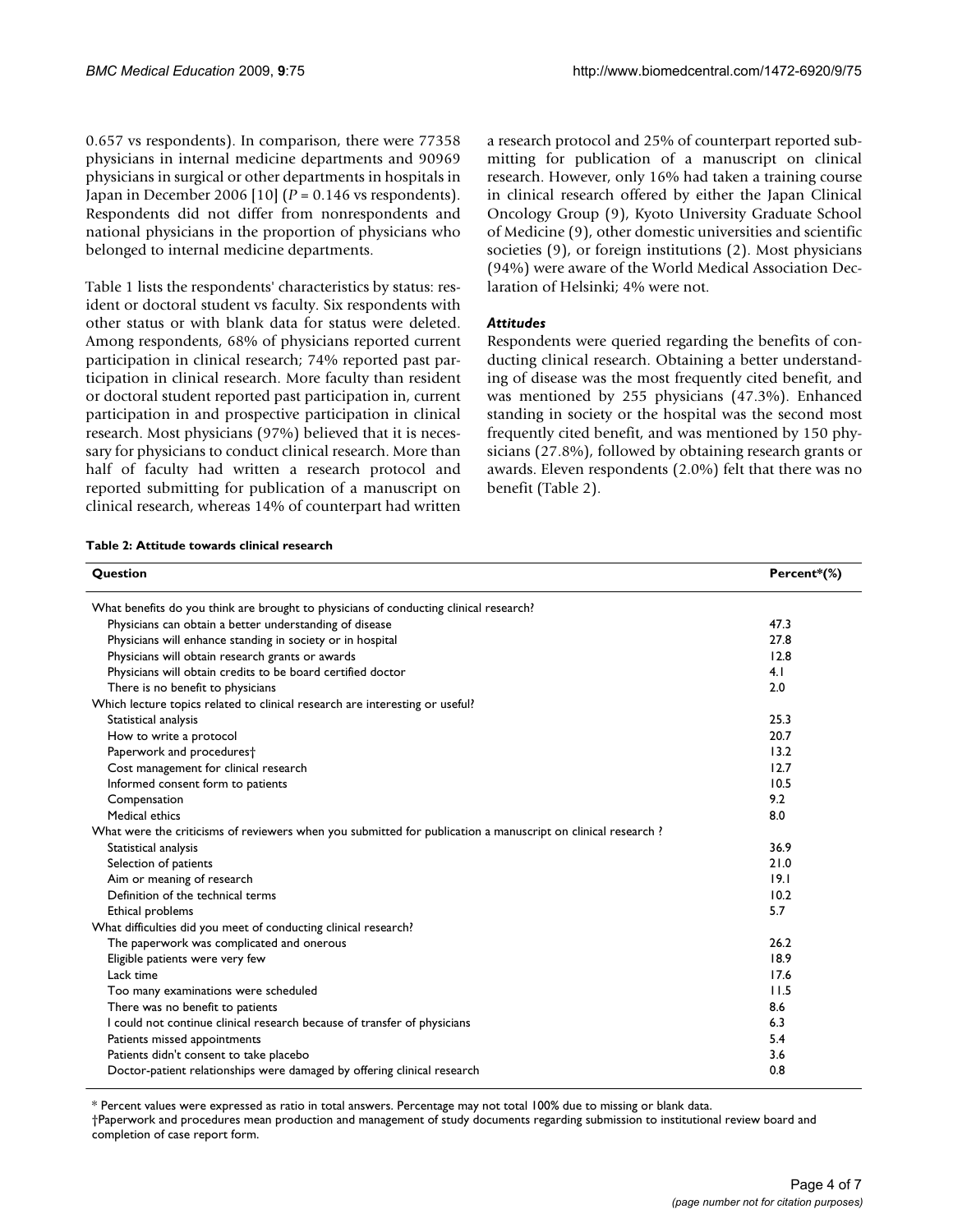Most physicians (93.2%) wanted to attend lectures or seminars on one or more topics related to clinical research. The most frequently cited desired lecture topics were statistical analysis, how to write a protocol, paperwork and procedures (production and management of study documents regarding submission to institutional review board and completion of case report form), and cost management in clinical research (Table 2).

Respondents who had submitted research papers for publication were asked to indicate the criticisms of reviewers. Statistical analysis was the most frequent reviewer criticism, followed by selection of patients, aim or meaning of research, and definition of technical terms (Table 2).

Regarding the difficulties of conducting clinical research, respondents indicated that the "paperwork was complicated and onerous", that there were "few eligible patients", and that the respondents "lack time" (Table 2).

#### *Factors associated with current participation in clinical research*

Age range had moderate correlation with status  $(r =$ 0.635), as did past participation in clinical research with prospective participation in clinical research (r = 0.505). Past participation in clinical research had some correlation with past submission for publication of a manuscript on clinical research  $(r = 0.413)$ , as did past submission for publication of a manuscript on clinical research with past writing of a research protocol  $(r = 0.311)$  and past participation in clinical research with past writing of a research protocol ( $r = 0.282$ ).

In bivariate analyses, current participation had statistically significant correlation with status, age range, past participation in clinical research, prospective participation in clinical research, past submission for publication a manuscript on clinical research, training course in clinical research, past writing a research protocol and knowledge of the World medical Association Declaration of Helsinki. A multivariable logistic regression model was developed including all these correlated factors as variables. Current participation was positively associated with past participation in, prospective participation in clinical research and past writing of a research protocol (Table 3). Age range of 30-39 was negatively associated with current participation in clinical research: Respondents aged 30 to 39 were less than quarter (odds ratio, 0.24; 95% confidence interval,

**Table 3: Effect of status, age range, and attitudes to current participation in clinical research**

| Characteristic                                                                                                                       | Odds ratio (95% CI)     | P value* |
|--------------------------------------------------------------------------------------------------------------------------------------|-------------------------|----------|
| <b>Status</b>                                                                                                                        |                         |          |
| resident or doctoral student                                                                                                         | reference               |          |
| faculty                                                                                                                              | $1.416(0.568 - 3.531)$  | 0.4554   |
| Age range, y                                                                                                                         |                         |          |
| 229                                                                                                                                  | reference               |          |
| 30-39                                                                                                                                | $0.240(0.064 - 0.907)$  | 0.0353   |
| 40-49                                                                                                                                | $0.354(0.069 - 1.822)$  | 0.2142   |
| $>=50$                                                                                                                               | $0.218(0.028 - 1.684)$  | 0.1442   |
| Past participation in clinical research                                                                                              |                         |          |
| yes                                                                                                                                  | $5.680(2.40-13.441)$    | < 0.0001 |
| no                                                                                                                                   | reference               |          |
| Prospective participation in clinical research                                                                                       |                         |          |
| yes                                                                                                                                  | $5.756(2.508-13.212)$   | < 0.0001 |
| no                                                                                                                                   | reference               |          |
| Previous training course in clinical research                                                                                        |                         |          |
| yes                                                                                                                                  | 2.081 (0.678-6.389)     | 0.2002   |
| no                                                                                                                                   | reference               |          |
| Previous writing of a research protocol                                                                                              |                         |          |
| yes                                                                                                                                  | $2.631(1.130-6.125)$    | 0.0249   |
| no                                                                                                                                   | reference               |          |
| Previous submission for publication of a manuscript on clinical research                                                             |                         |          |
| yes                                                                                                                                  | $1.798(0.815 - 3.967)$  | 0.1464   |
| no                                                                                                                                   | reference               |          |
| Do you know "WORLD MEDICAL ASSOCIATION DECLARATION OF HELSINKI Ethical<br>Principles for Medical Research Involving Human Subjects"? |                         |          |
| I know very well                                                                                                                     | 4.219(0.561-31.728)     | 0.1619   |
| I know to some degree                                                                                                                | $2.457(0.413 - 14.623)$ | 0.3233   |
| I don't know                                                                                                                         | reference               |          |

\* P < 0.05 is considered statistically significant.

The R2 value was 0.378. CI, confidence intervals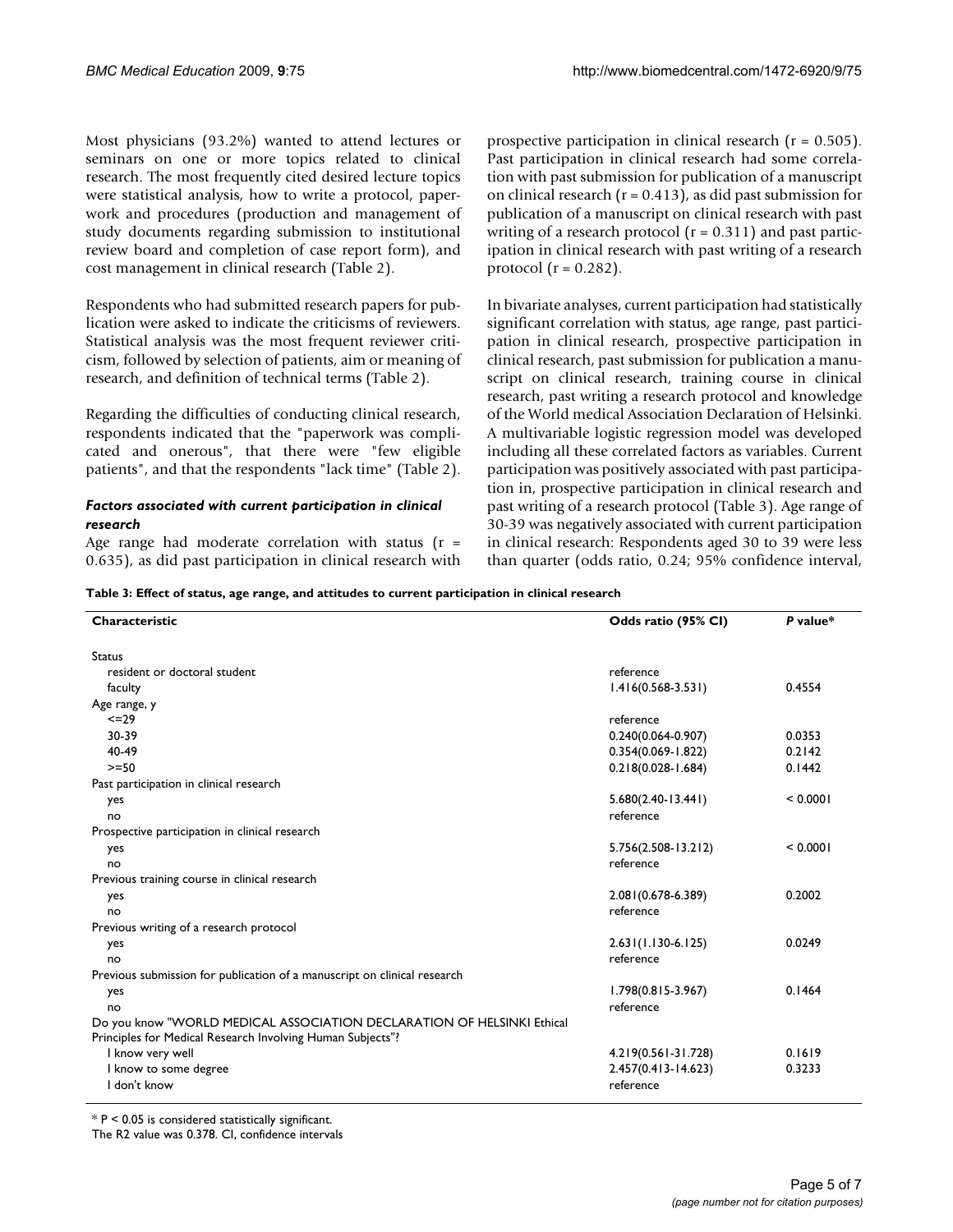0.064-0.907) as likely to participate in clinical research currently as respondents aged 20 to 29. There was no association between current participation and either status or previous training course in clinical research.

#### **Discussion**

In this questionnaire survey of physicians at KUH, most respondents were currently participating in clinical research and felt that clinical research was necessary. As compared to physicians participating in clinical research, smaller proportions of physicians had formal training in clinical research. The majority reported a need to acquire concepts and skills regarding clinical research, especially those related to statistics. Both previous participation in and prospective participation in clinical research were positively associated with current participation in clinical research, suggesting that physicians who were accustomed to clinical research were participating in and would participate in clinical research.

Our findings indicate that the contention that "doctors (in Japan) simply don't want to take part in clinical trials"[11] is a misunderstanding. Indeed, our results indicate that if an adequate trial infrastructure is present, Japanese physicians are eager to conduct clinical research.

KUH is an important research center in Japan, and this likely explains why the rates of participation in and acknowledgement of the importance of clinical research were high among respondents. Studies have reported a wide range in the percentage of physicians participating in clinical research, from 13% to 90% [12-14]. In a questionnaire survey at Tokushima University Hospital[8], 61% of faculty had contributed to IND application trials and 58% of those wanted to participate in IND application trials, whereas in our survey at KUH, 89% of faculty reported past participation in clinical research. The difference in participation rates could be the result of different criteria of clinical research in the questionnaire. As mentioned above, many non-notified trials are carried out at KUH and other hospitals. Perhaps the rate of participation was high because, with the exception of notified trials, physicians in Japan are able to initiate clinical research with only minimal ethical oversight.

In the present study, the difficulties that physicians faced in conducting clinical research are similar to those noted in previous studies [14-16]. Paperwork was cited as a major hurdle, even though the limited number of regulatory obstacles in Japan would be expected to lessen paperwork demands. Perhaps because physicians have a low opinion of the necessity for preparing and managing study documents, they perceive extra paperwork as onerous. Therefore, we suggest that a clinical support center should be available to provide initial advice and support regarding the production and design of documents, thereby establishing good practice. Lack of time was also reported as a major hurdle. Most physicians in university hospitals in Japan are involved in both patient care and research on molecular and cellular biology including experiments with animals. Because researchers could study molecular and cellular biology on a smaller budget than clinical research, which is the evaluation of new treatment involving human subjects, they studied it since it was introduced to Japan. As a result, there are few highly skilled clinical researchers in Japan and opportunities to learn the principles and methodology of clinical research are limited for young Japanese physicians.

Physicians who are familiar with clinical research are able to conduct clinical research more easily than those who are not, as they know the guidelines and laws necessary for conducting clinical research and can use their preexisting network of experienced research collaborators [17]. In addition, physicians who have completed clinical trials can obtain funding more easily than those who have not; however, they gain no special treatment or financial incentives [11]. As the majority of physicians indicated that obtaining a better understanding of disease was the greatest benefit of conducting clinical research, the pleasure of discovery would appear to have more than repaid them for their efforts.

In our model with respect to current participation in clinical research, the previous training in clinical research was not found to be a significant factor. As various training providers were reported in this questionnaire, the programs and the length of these training courses should be variable. Universities or university hospitals should develop a standardized training program on clinical research that physicians can learn essential knowledge before they initiate such research.

The current study did have some limitations. The most significant of these is that the clinical research referred to in this survey comprised a variety of research types, ranging from epidemiological and observational studies to clinical trials, including IND application trials. Nevertheless, the research support section that serves the university hospital assists with a variety of clinical research designs, and a commonality of needs among physicians was demonstrated in our survey. Another limitation was that the response rate was much higher among faculty than among resident, which may influence the final logistic regression analysis. In addition, this survey took place at a single institution, so the possibility for generalization is limited. However, the difficulties indicated by respondents were quite consistent with those of prior reports. Moreover, an ongoing international collaboration project is attempting to compare the status and attitudes of physicians, and to